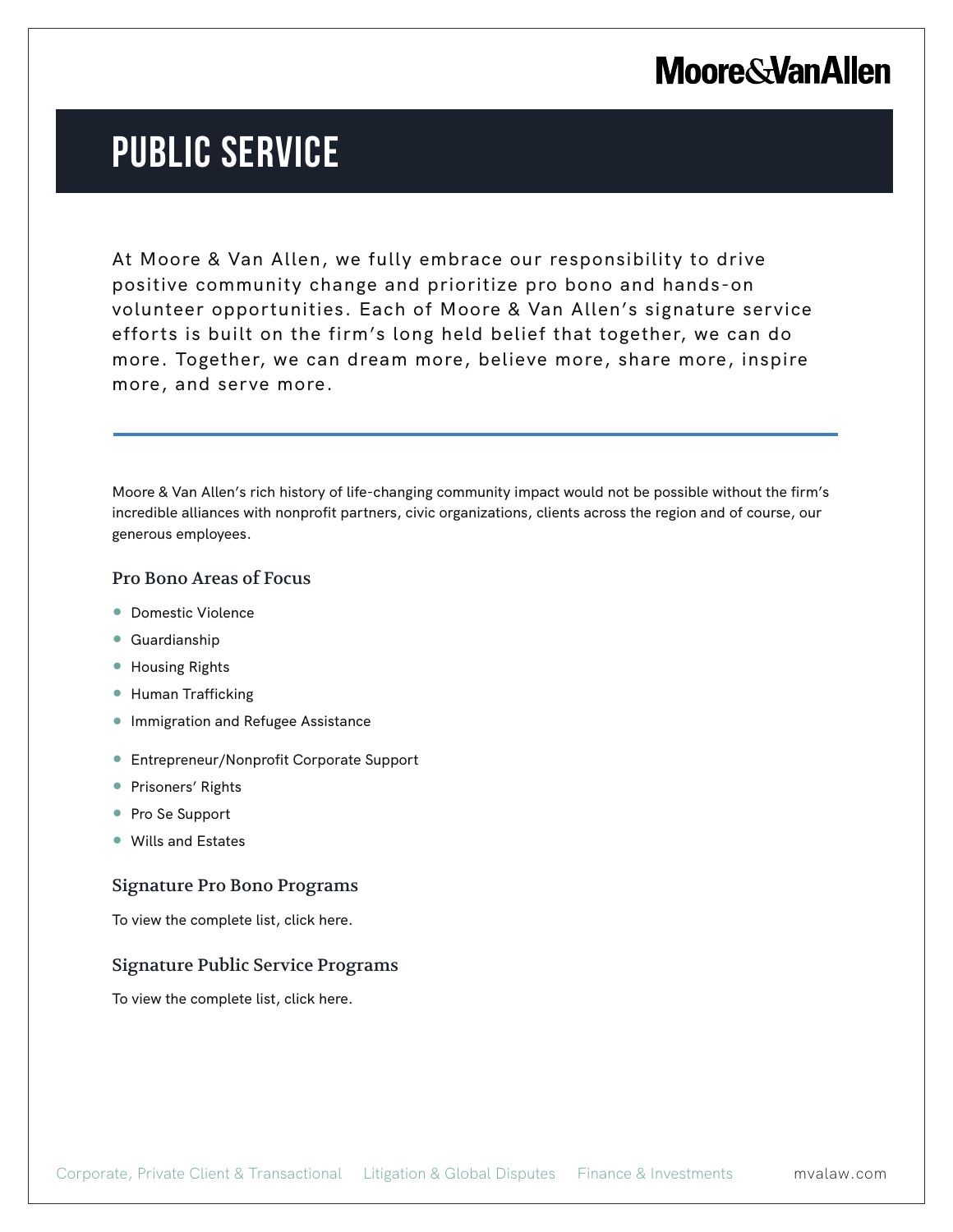## **Moore & Van Allen**

#### PUBLIC SERVICE

#### Public Service Committee

MVA's Public Service Committee, established in 2001, leads the firm's public service and pro bono efforts by identifying, coordinating, and facilitating opportunities for MVA attorneys and staff. To better focus its efforts, the committee developed a series of internal public service and pro bono projects to maximize case intake and volunteer engagement. Each project is managed by a volunteer project leader who coordinates efforts with the firm's community partner organizations. Edward P. O'Keefe Co-chair, Co-head of Financial Regulatory Advice & Response edwardokeefe@mvalaw.com Kimberly E. Zirkle Co-chair, Member, Financial Services kimberlyzirkle@mvalaw.com Maggie Akers, Director of Public Affairs & Special Projects

Rhea Kelley, Professional Development Manager Sarah Byrne, Senior Counsel

Marcus Lee, Member, Corporate

Rachael Coe, Associate, Employment & Labor

Lesley Lewis, Member, Corporate Anastasia Fanning, Associate, Financial Services Patti Oswald, Director of HR & Professional Recruiting

Rob Fisher, Member, Taxation

Kaitlin Powers, Associate, Financial Services Chris Fowler, Associate, Financial Services Nader Raja, Member, Litigation

Stephanie Gryder, Senior Manager Diversity & Community Initiatives Tracie Solarte, Paralegal

George Hanna, Member, Litigation

Chris Thompson, Member, Commercial Real Estate

Sally Hentz, Paralegal